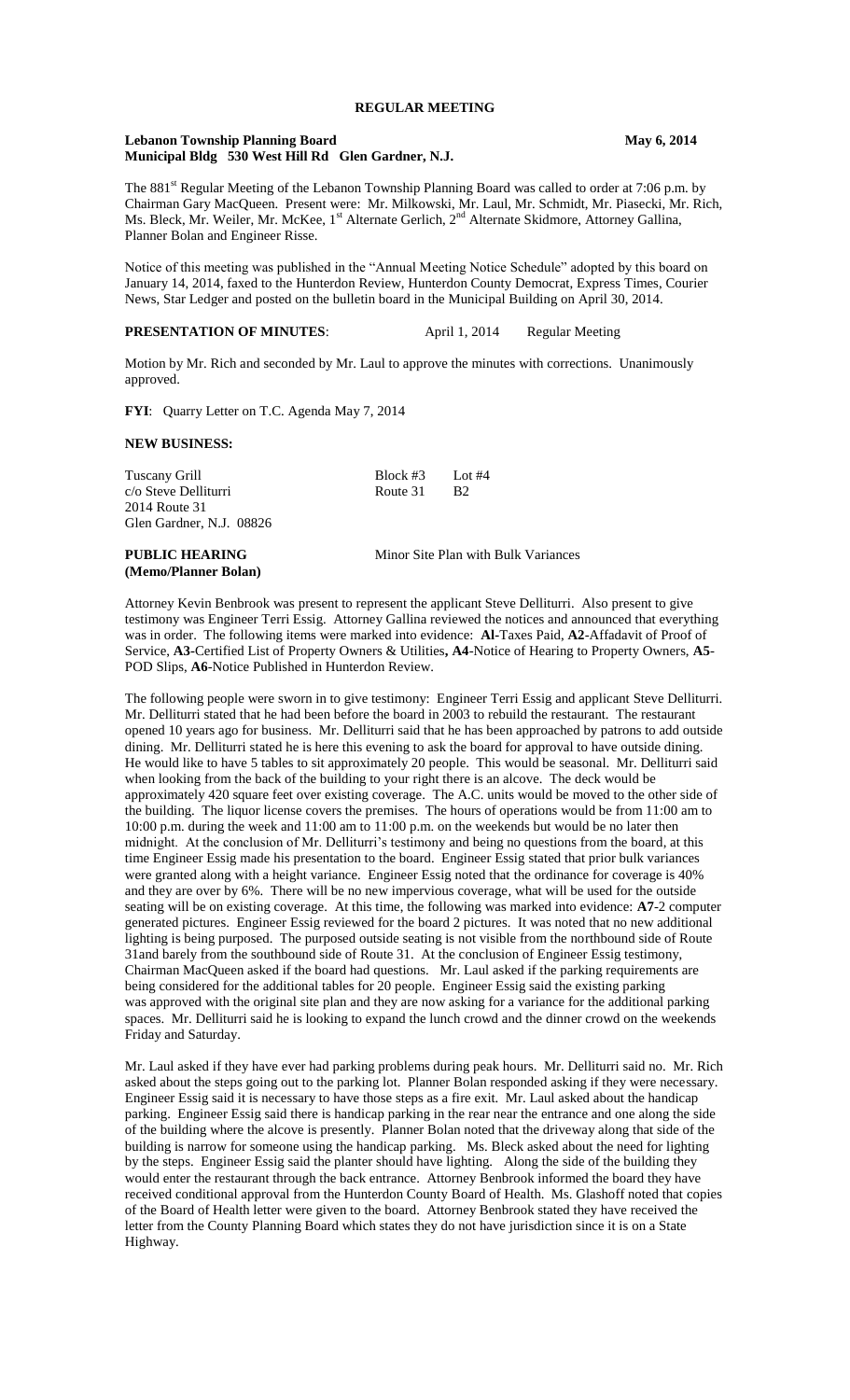Ms. Bleck questioned having lighting by the steps. Engineer Essig agreed to have lighting by the steps and said at this point the architect hasn't finalized the plans as yet and agreed that the plans should definitely show lighting. The board briefly discussed the lighting. It was decided even though there is lighting on the building; they will have lighting by the steps including the planters. Mr. Skidmore referred to the seating having a limit of 95 seats and noted that the applicant plans on additional 20 seats. Mr. Skidmore said they have been informed by our professionals that the applicant will be altering the seating to stay within the 95 seats and asked if that was correct. Attorney Benbrook stated they noticed to have the additional 20 seats and that Friday & Saturday nights would be their busiest time. If they found it would be a problem they would pull some seating out. Mr. Skidmore said in the architectural drawing it was noted that they could pull some seating out of the main dining room. Engineer Essig said it computes to additional six parking spaces in having the additional 20 seats.

Chairman MacQueen referred to moving the A.C. units to the other side of the building and wanted to know if there is enough room to accommodate the A.C. units. Engineer Essig said there is also an indentation where the generator is located and the cellar door. Chairman MacQueen asked if that was within the setback variance that was originally approved. Engineer Essig said if it becomes a problem, the units can be put on the roof from what he understands. Engineer Essig said the A.C. units are to scale and would fit along that side of the building. Chairman MacQueen asked Planner Bolan if they can move these units without having a problem to come back to the board. Planner Bolan said they did notice for additional variances if needed so it shouldn't be a problem that it would be less non-conforming. At the conclusion of the board's discussion, Attorney Benbrook gave his summation. Engineer Risse gave his comments at this time. It was noted that the plans will need to be revised to indicate the principal structure height in the B2 zone is 35'. Chairman MacQueen opened the hearing to the public for comments and statements. The following person made a statement: Mr. Heiser. Mr. Heiser said he has been a patron of the Tuscany Grill for the past 5 years and totally supports the application for outside dining. The outside dining would only be in used for 3-4 months each year per Mr. Heiser.

Chairman MacQueen asked if the board had any comments. Mr. Schmidt said he didn't have a problem with the parking. No one else had any comments. Chairman MacQueen asked for a motion to close the public portion of the hearing. Motion by Ms. Bleck and seconded by Mr. Laul to close the public portion of the hearing. Unanimously approved. At this time, Attorney Gallina reviewed for the board the conditions to be placed in the Resolution. Chairman MacQueen asked for a motion. Motion by Mr. Laul and seconded by Mr. Piasecki to grant the Variances and the Minor Site Plan with the following conditions:

- 1. The Applicant shall obtain all other necessary approvals from any outside agencies having jurisdiction.
- 2. The Applicant will pay all necessary fees and escrows payable in connection with the application.
- 3. The Site Plan shall be amended to indicate:
	- a. The new location of the air conditioning units to the other side side of the building.
	- b. The Zoning Schedule will be amended to indicate that the permitted height of a principal structure in the B2 zone is 35'.
	- c. Lighting on the steps to the deck.
- 4. The site improvements will be constructed as shown on the Site Plan.
- 5. The Applicant will submit the original Affidavit of the newspaper publication to the Board Clerk.

| ROLL CALL | Yes: Mr. Milkowski | Mr. MacOueen | No:<br>None          |
|-----------|--------------------|--------------|----------------------|
|           | Mr. Laul           | Ms. Bleck    | <b>Abstain:</b> None |
|           | Mr. Schmidt        | Mr. Weiler   | <b>Absent:</b> None  |
|           | Mr. Piasecki       | Mr. McKee    |                      |
|           | Mr. Rich           |              |                      |

## **Attorney Gallina will prepare the Resolution to be on the next Agenda of the Board on June 3, 2014.**

Chairman MacQueen announced that the board would take a brief recess at this time 7:47 p.m. When the board reconvened at 7:58 p.m. the next application was announced. Mr. Skidmore excused himself due to a conflict of interest.

## **UNFINISHED BUSINESS**:

| Muller Toyota       |             | Block #3 Lot #5.01 |
|---------------------|-------------|--------------------|
| P.O. Box 500        | Route 31 B2 |                    |
| Clinton, N.J. 08809 |             |                    |

# **CONTINUATION OFA PUBLIC HEARING** Preliminary/Final Site Plan/Variances

Ms. Glashoff announced that Mr. Rich and Mr. Milkowski have listened to the transcript of October 15, 2013 and have signed the affidavit to that affect.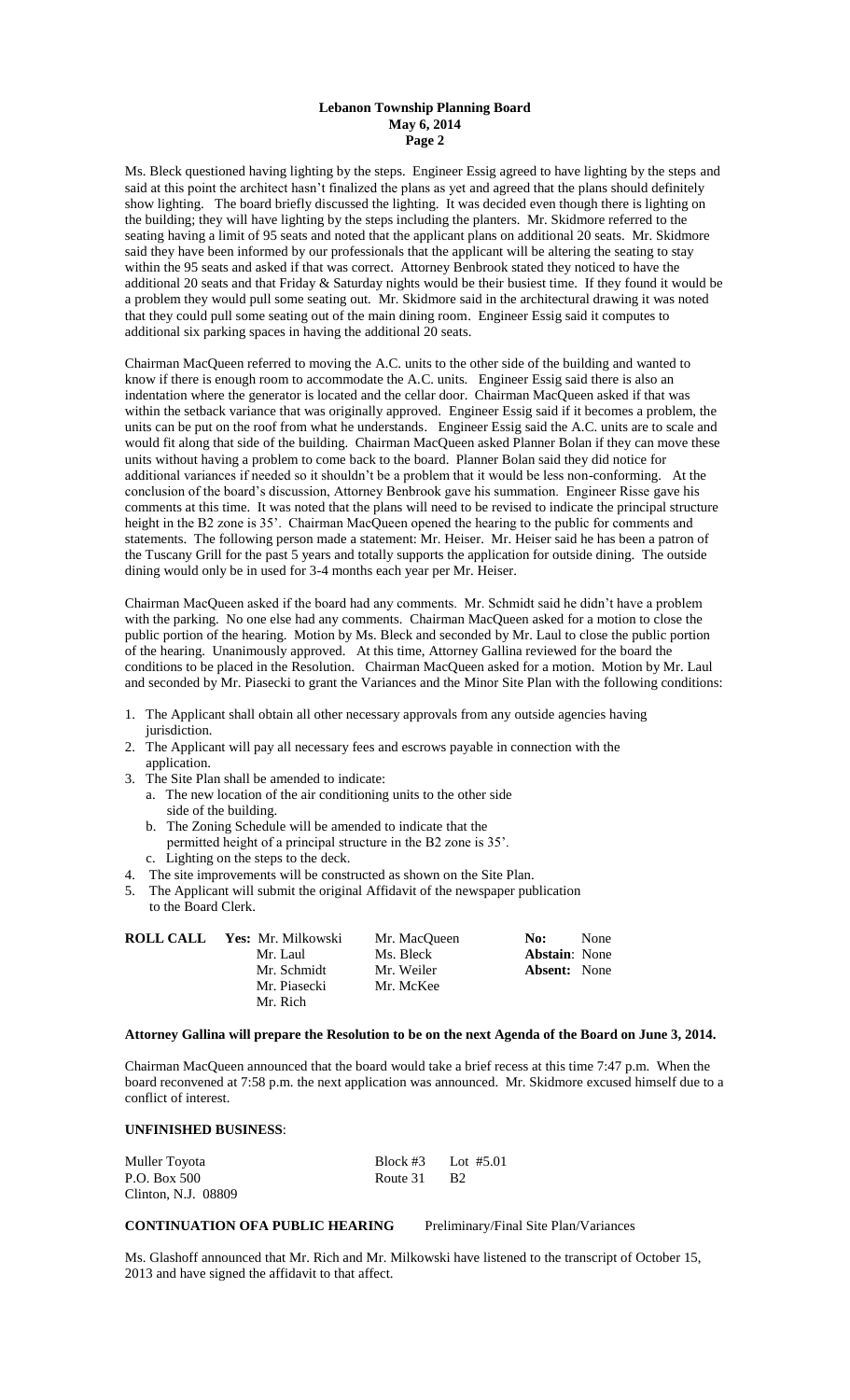Attorney Mark Winter who represents Muller Toyota was present this evening to continue with the public hearing that had been held on October 15, 2014. Attorney Winter said there were some outstanding issues that needed to be addressed. One issue was the water quality/quantity issue. They did water testing and Muller has now drilled a new well at the site and performed well testing. Attorney Winter stated they have with them this evening a Hydrogeologist who will give testimony. Attorney Winter said the Hydro geologist's report has been submitted to the board. Attorney Winter referred to Engineer Modzelewski's testimony at the last hearing regarding outstanding issues that have now been addressed referring to the Fire Hydrant placement, showing a wheel path on the plans for the trucks coming in and out. They now have a new drawing for lighting with reducing some of the wattage and have submitted stormwater, drainage calculations and the placement of directional signs. The last thing the board was concerned with was the design and they have brought a design person with them to show how the building with look.

At this time, Attorney Winter had Dr. Ashish Daw Hydrogeologist with Uhl Associates sworn in to give testimony. Attorney Winter had the following marked into evidence: **A17**-Hydrogeologist Report prepared by Dr. Daw dated April 2014. Dr. Daw reviewed for the board his report for the new service center. Dr. Daw said they were asked to do an aquifer pumping test by the applicant per the Township's Ordinance. They presented a plan to the Township which was approved. They pumped 3200 gallons per day which comes to 2.2 gallons per minute over a 24 hour period. The average is 1.1 gallons per minute which they doubled. Dr. Daw said in conclusion they were able to run 23 gallons per minute which was significantly higher than what was required. The well was pumped for 8 hours at an average rate of 23 gallons per minute. A pumping rate of 23 gallons per minute was achieved with the first 10 minutes of pumping. There are only 4 wells within the 1000' radius of the property. Dr. Daw said at the end of the test there was a drawdown of 1.26' in the observation well and when they stopped pumping the water, at the end of the 8 hours recovery phase the water level in Observation Well 1 was 6.81' bmp and the water level had recovered to within 77% of the pre-pumping static level of 6.52'. Dr. Daw was asked how he came up with the standards of 23 gallons per minute, when the standards are 2.2 gallons per minute over a 24 hour period. Dr. Daw said if you don't see the water level decrease, you are then unable to calculate the characteristics of the aquifer which is required. They had bumped it up to 10 gallons per minute and didn't see any drawdown and the water was staying within the casing of the well. At 10 gallons a minute it would not have given them any data to analyze. Dr. Daw said in his opinion that the capability of the well can sustain 2.2 and at 23 gallons per minute it is 3 ½ times greater then the perk demand of 2.2 and 7 times greater than the average of 1.1. At the conclusion of Dr. Daw testimony, Chairman MacQueen asked if the board had any questions of the witness. Mr. Piasecki asked why it isn't 23 times 10 over then 2.2. Dr. Daw said 2.2 is over a 24 hour period and 23 is over an 8 hour period. With no other questions, Chairman MacQueen opened the hearing to the public for questions. There were none.

Attorney Winter had David Armstrong sworn in at this time. Mr. Armstrong is a Designer with Armstrong Construction Services. The following was marked into evidence: **A18-**Design Rendering. Mr. Armstrong said this is a custom unique design and they had to follow a boiler plate of items to fore-fill based on the manufacturer and dealer requirements and at the same time and design with the limitations of the site. Attorney Winter asked Mr. Armstrong if he had prepared the rendering. Mr. Armstrong said yes. Mr. Armstrong explained to the board what went into preparing the rendering along with the design for the building. In preparing the design of the building it was to give the board a better understanding of what the building will look like. The signage was approved by Toyota. Regarding fire prevention, they will have a fire prevention sprinkler system in the building which they will want approval from the Fire Department. They found there was a large cistern designed on the site which is 80 thousand gallons. At the conclusion of Mr. Armstrong testimony, Chairman MacQueen asked if the board had questions of the witness. Mr. Weiler asked if the code requires a sprinkler system. Mr. Armstrong said no but if they have one it is subject to review by the Fire Department. Mr. Rich asked if a holding tank for water is required. Mr. Armstrong said they will use the sprinkler system and the cistern. Engineer Risse asked if they are going to tie the sprinkler system into the cistern. Mr. Armstrong said yes. Mr. Milkowski asked if they will have a separate pump and generator. Mr. Armstrong said yes it is required. Being no further questions by the board, Chairman MacQueen opened the hearing to the public for questions. There were none.

Attorney Winter had Engineer Modzelewski give testimony. Engineer Modzelewski was previously sworn in at the haring in October 2013. The following was marked into evidence **A19**-Sheet #4 of Site Plan dated April 12, 2013 and last revised March 21, 2014. Engineer Modzelewski referred to Sheet #4, revised March 21, 2014. The building is now a little bigger up to 27,820 square feet. There were 18 service bays and now 20 service bays. 2 detailing bays and alignment of front ends. The car wash in the in the back corner. The point of ingress has been pushed to the south as much as they could to ease the acute angle coming into the reception area. Engineer Modzelewski said they opted to move the septic system to a better location and the new system is larger in size. The design flows for septics are generous because they are for septics. They have submitted an application to the DEP since the wetlands have been re-delineated and they found some wetlands to the south that are off site in part of the transition area. They also had to submit additional information that was part of the application to the Highlands which was recently. They have not heard back from the DEP. Since they had to drill a new well, the old well will be capped once demolition starts. Engineer Modzelewski informed the board that they have received Highlands Approval. Engineer Modzelewski said there are some paved areas that are not part of the project site and they plan to return the paved areas back to a natural condition. When they filed their application with the DOT, the DOT deemed it a major application as a full dealership when it is actually a half dealership consisting of Service & Parts.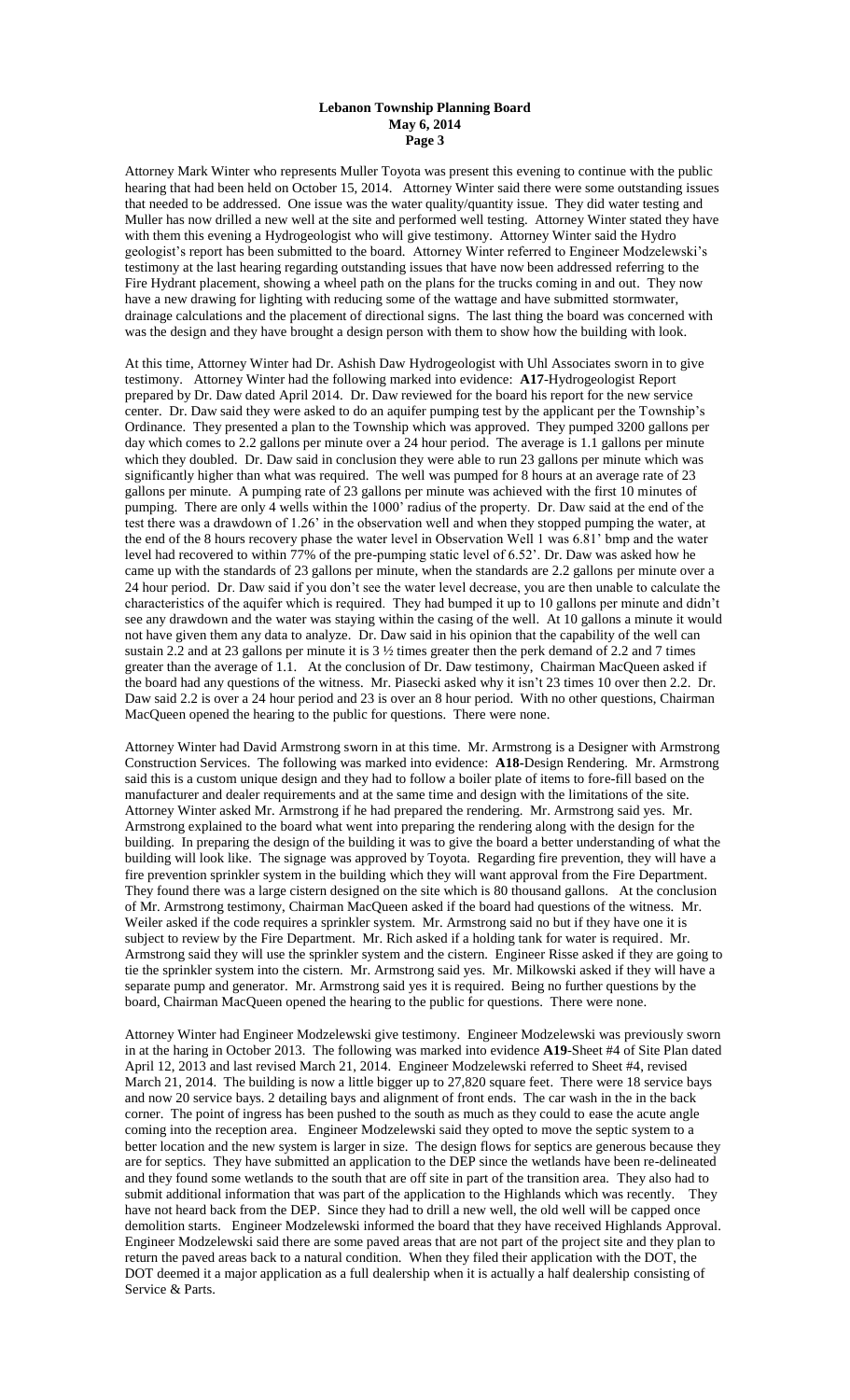Engineer Modzelewski referred to the underground water tanks. The draft pipe has been realigned so that a fire truck can pull in and easily hook up to the water supply. They will contact the Township's Fire Official. They will also discuss with the Fire Official the sprinkler systems which would also require a generator and a pump. Engineer Modzelewski testified that the original lighting plan was designed for a dealership. The lighting plan has been significantly reduced to provide illumination less than .1 foot candles at the property line. Engineer Modzelewski noted the area outlined in blue on the plan will have less than .5 foot candle illumination and the area outlined in yellow will have slightly more lighting at the points of ingress and egress to the site. They are now proposing 18 pole mounted lights that will be 175 watts each. From the previous plan they have revised the number of wall pack lights to 6 wall pack lights at 150 watts. The overnight lights will be kept to a minimum.

Engineer Modzelewski went on to discuss the wheel path. The site has been designed based on American Association of State Highway Transportation Officials standards that a small tractor trailer can move completely around the site. The wheel path is designed for smaller delivery trucks delivering parts. Car carriers will not unload cars at the site. Engineer Modzelewski noted the Entrance Only & Exit Only signs will be posted at both driveways. They were informed by DOT that vehicles may only enter and exit the site from the northern side of Route 31. Planner Bolan stated that if the driveway is located within the DOT right of way, a design exception would be required; also it is unclear where the DOT right of way begins and ends. Engineer Modzelewski stated the applicant has applied for an access and drainage permit with the DOT. At the conclusion of Engineer Modzelewski's testimony, Chairman MacQueen asked if the board had questions. The following questions were asked by the board regarding, the board express concern over employees and customers crossing Route 31going from Service to the new car dealership on the other side of the highway, egress and ingress signs, truck deliveries, carwash and traffic with school buses. Engineer Modzelewski addressed all the questions and concerns of the board. Engineer Modzelewski said no trucks carrying automobiles will be unloaded at this site, that they will be unloaded at the dealership across Route 31 and then driven to the site. Planner Bolan & Engineer Risse stated that the changes made to the site plan have addressed their concerns.

Chairman MacQueen opened the hearing to the public for questions. The following people asked questions: Douglas Diehl and Victor Hoffman. Attorney Winter gave his summation at this time referring to the bulk variances for the building for signage, the impervious coverage at the site will be reduced, the head to head inventory parking will require a design exception and referred to the lighting and that a design waiver would also be required for the lighting. Chairman MacQueen asked for a motion to close the public hearing. Motion by Mr. Rich and seconded by Ms. Bleck to close the public portion of the hearing. Unanimously approved. The board deliberated at this time. At the conclusion of the board's deliberation, motion by Mr. Piasecki and seconded by Mr. Laul to grant the bulk variances, design exceptions and design waivers.

| <b>ROLL CALL</b> | Yes: Mr. Laul | Ms. Bleck  |     | <b>Abstain:</b> Mr. Milkowski |
|------------------|---------------|------------|-----|-------------------------------|
|                  | Mr. Piasecki  | Mr. Weiler | No: | Mr. Rich                      |
|                  | Mr. MacOueen  | Mr. McKee  |     | Mr. Schmidt                   |

Motion by Mr. Piasecki and seconded by Mr. Weiler to approve the Preliminary & Final Site Plan with the following conditions:

- a. The applicant shall obtain all other necessary approvals from any outside agencies having jurisdiction.
- b. The applicant will pay all necessary fees and escrows payable in connection with the application.
- c. Subject to DEP permission and approval, the applicant will remove the existing fence located along the northern boundary of Buffalo Hollow Road
- d. The applicant will install a sprinkler system in the new building and will install an 80,000 gallon underground water storage tank. The sprinkler system and the underground tank and its hookup location will be inspected and approved by the Lebanon Township Fire Official, pursuant to Ordinance 330-35.
- e. Overnight lighting at the site will be limited to 3 pole mounted lights of 175 watts each on the perimeter of the site for security purposes and the 6 wall pack lights at 150 watts.
- f. A night time lighting test/inspection will be required prior to the issuance of a certificate of occupancy, pursuant to Ordinance 400-43(I)
- g. Due to restrictions in vehicle circulation at the site, cars will not be unloaded on the site, but will be unloaded at the dealership across from the site on Route 31.
- h. If the entrance and exit signs to the site are illuminated, they will be internally illuminated.
- i. The site improvements will be constructed as shown on the approved site plan prepared by Joseph Modzelewski